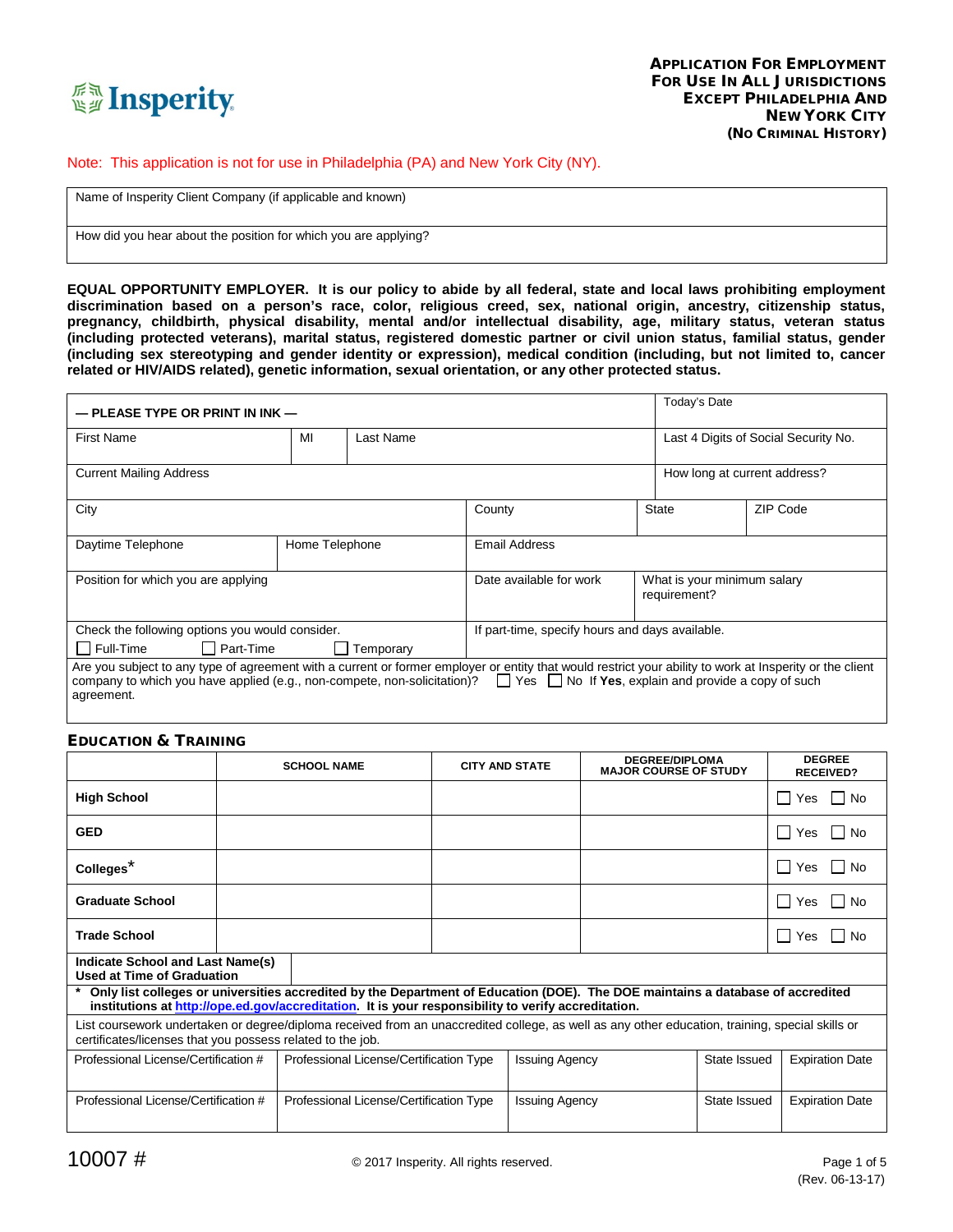

# **GENERAL INFORMATION APPLICANT NAME**

|  |  | <b>EDUCATION &amp; TRAINING (CONTINUED)</b> |
|--|--|---------------------------------------------|
|--|--|---------------------------------------------|

| List any machines, equipment or software programs on which you are qualified and experienced in operating.                                                                                                                |                                                                                                 |  |  |  |  |  |
|---------------------------------------------------------------------------------------------------------------------------------------------------------------------------------------------------------------------------|-------------------------------------------------------------------------------------------------|--|--|--|--|--|
| List any languages that you speak fluently.                                                                                                                                                                               | List any languages that you read/write fluently.                                                |  |  |  |  |  |
| If you are applying for a position which involves driving a motor vehicle in the course and scope of the employment duties, please indicate<br>whether you have a valid driver's license in this state.<br>  No<br>II Yes |                                                                                                 |  |  |  |  |  |
| If you are applying for a government contractor position, please specify<br>whether you have a security clearance and what level the security<br>clearance is:                                                            |                                                                                                 |  |  |  |  |  |
| Can you, after employment, submit verification of<br>l INo<br><b>Yes</b><br>your legal right to work in the United States?                                                                                                | Are you 16 years old or<br>over?<br>18 or over<br>16<br>Age<br>Yes<br>No.<br>ΙI<br>$\mathbf{I}$ |  |  |  |  |  |
| Within the past 7 years, have you been employed,<br>or are you currently employed by<br>   Yes    No<br>Insperity/Administaff or an Insperity/Administaff<br>Client?                                                      | If Yes, give dates:<br>From: (month/year)<br>To: (month/year)                                   |  |  |  |  |  |
| Do not identify your marital status in your response.                                                                                                                                                                     |                                                                                                 |  |  |  |  |  |
| Do you have any relatives currently working at Insperity/Administaff? $\Box$ Yes $\Box$ No                                                                                                                                |                                                                                                 |  |  |  |  |  |
| Do you have any relatives serving on the Board of Directors for Insperity/Administaff? $\Box$ Yes $\Box$ No                                                                                                               |                                                                                                 |  |  |  |  |  |
| Do you have any relatives currently working at the client company to which you are applying? $\Box$ Yes<br>l INo                                                                                                          |                                                                                                 |  |  |  |  |  |
| If Yes to any of the above questions, please list the relatives:                                                                                                                                                          |                                                                                                 |  |  |  |  |  |

EMPLOYMENT HISTORY (List all work experience beginning with the present or most recent job. Insperity will contact all previous employers to verify your employment. Please list your current or most recent employer first and indicate whether you are currently employed in the boxes provided. Insperity will not contact your current employer without permission. You may also include any volunteer and/or military work. Use back of application, if necessary.)

|                           | Name of Employer                                           |                            | <b>Type of Business</b>        |                          |                                              |           |
|---------------------------|------------------------------------------------------------|----------------------------|--------------------------------|--------------------------|----------------------------------------------|-----------|
|                           | Address                                                    |                            |                                | City                     |                                              | ZIP Code  |
| CURRENT / MOST RECENT JOB | Title                                                      |                            |                                |                          | Type of Employment<br>Part-Time<br>Full-Time |           |
|                           | <b>Supervisor Name</b>                                     |                            | <b>Supervisor Phone Number</b> |                          | Human Resource/Payroll Phone Number          |           |
|                           | May We Contact?<br>Employed From (month/year)<br>No<br>Yes |                            |                                | Employed To (month/year) | Last Salary<br>\$                            |           |
|                           | <b>Brief Description of Duties</b>                         |                            |                                |                          | Reason for Leaving                           |           |
|                           | Name of Employer                                           |                            |                                |                          | <b>Type of Business</b>                      |           |
|                           | Address                                                    |                            | City                           |                          | <b>State</b>                                 | ZIP Code  |
|                           | Title                                                      |                            |                                |                          | Type of Employment<br>Part-Time              | Full-Time |
|                           | <b>Supervisor Name</b>                                     |                            | <b>Supervisor Phone Number</b> |                          | Human Resource/Payroll Phone Number          |           |
| PREVIOUS EMPLOYMENT       | May We Contact?<br>$\overline{\phantom{a}}$ No<br>Yes      | Employed From (month/year) | Employed To (month/year)       |                          | Last Salary<br>\$                            |           |
|                           | <b>Brief Description of Duties</b>                         |                            |                                |                          | Reason for Leaving                           |           |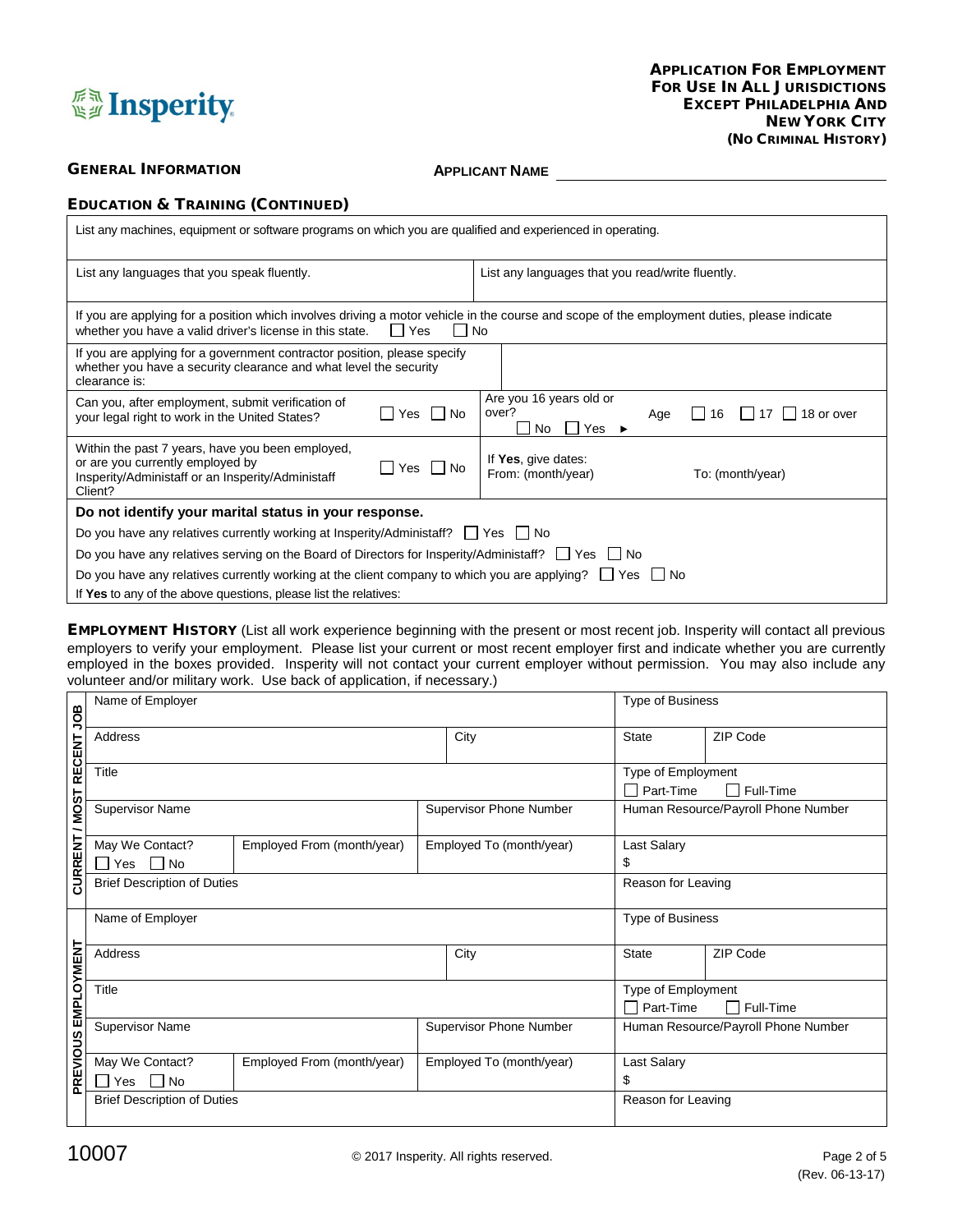

# EMPLOYMENT HISTORY (CONTINUED) **APPLICANT NAME**

|                                | Name of Employer                                                            |                                |                    |                          |                                                     | Type of Business                    |  |
|--------------------------------|-----------------------------------------------------------------------------|--------------------------------|--------------------|--------------------------|-----------------------------------------------------|-------------------------------------|--|
| PREVIOUS EMPLOYMENT<br>Address |                                                                             |                                |                    | City                     | <b>State</b>                                        | ZIP Code                            |  |
|                                | Title                                                                       |                                | Type of Employment |                          |                                                     |                                     |  |
|                                |                                                                             |                                |                    |                          | Part-Time<br>$\mathsf{L}$<br>$\Box$ Full-Time       |                                     |  |
|                                | <b>Supervisor Name</b>                                                      |                                |                    | Supervisor Phone Number  | Human Resource/Payroll Phone Number                 |                                     |  |
|                                |                                                                             |                                |                    |                          |                                                     |                                     |  |
|                                | May We Contact?<br>Employed From (month/year)<br>$\exists$ Yes<br>$\Box$ No |                                |                    | Employed To (month/year) | Last Salary<br>\$                                   |                                     |  |
|                                | <b>Brief Description of Duties</b>                                          |                                |                    | Reason for Leaving       |                                                     |                                     |  |
|                                | Name of Employer                                                            |                                |                    |                          | Type of Business                                    |                                     |  |
| PREVIOUS EMPLOYMENT            | Address                                                                     |                                |                    | City                     | <b>State</b>                                        | ZIP Code                            |  |
|                                | Title                                                                       |                                |                    |                          | Type of Employment                                  |                                     |  |
|                                |                                                                             |                                |                    |                          | Part-Time<br>$\perp$                                | $\Box$ Full-Time                    |  |
|                                | <b>Supervisor Name</b><br>Supervisor Phone Number                           |                                |                    |                          |                                                     | Human Resource/Payroll Phone Number |  |
|                                | May We Contact?                                                             | Employed From (month/year)     |                    | Employed To (month/year) | Last Salary                                         |                                     |  |
|                                | $\overline{\phantom{a}}$ No<br>$\sqsupset$ Yes                              |                                |                    |                          |                                                     | \$                                  |  |
|                                | <b>Brief Description of Duties</b>                                          |                                |                    | Reason for Leaving       |                                                     |                                     |  |
|                                |                                                                             |                                |                    |                          |                                                     |                                     |  |
|                                | Name of Employer                                                            |                                |                    |                          | Type of Business                                    |                                     |  |
| PREVIOUS EMPLOYMENT            | Address                                                                     |                                |                    | City                     | <b>State</b>                                        | ZIP Code                            |  |
|                                | Title                                                                       |                                |                    |                          | Type of Employment                                  |                                     |  |
|                                |                                                                             |                                |                    |                          | Part-Time                                           | $\Box$ Full-Time                    |  |
|                                | <b>Supervisor Name</b>                                                      |                                |                    | Supervisor Phone Number  |                                                     | Human Resource/Payroll Phone Number |  |
|                                | May We Contact?                                                             | Employed From (month/year)     |                    | Employed To (month/year) | Last Salary                                         |                                     |  |
|                                | $\Box$ No<br>$\sqcup$ Yes                                                   |                                |                    |                          | \$                                                  |                                     |  |
|                                | <b>Brief Description of Duties</b>                                          |                                |                    |                          | Reason for Leaving                                  |                                     |  |
|                                | Name of Employer                                                            |                                |                    |                          | Type of Business                                    |                                     |  |
|                                | Address                                                                     |                                |                    | City                     | State                                               | ZIP Code                            |  |
| <b>LN3MAOT4MB SNOMSH</b>       | Title                                                                       |                                |                    |                          | Type of Employment<br>Part-Time<br>$\Box$ Full-Time |                                     |  |
|                                | <b>Supervisor Name</b>                                                      | <b>Supervisor Phone Number</b> |                    |                          | Human Resource/Payroll Phone Number                 |                                     |  |
|                                | May We Contact?<br>$\Box$ No<br>$\sqcup$ Yes                                | Employed From (month/year)     |                    | Employed To (month/year) | Last Salary<br>\$                                   |                                     |  |
|                                | <b>Brief Description of Duties</b>                                          |                                |                    |                          | Reason for Leaving                                  |                                     |  |
|                                |                                                                             |                                |                    |                          |                                                     |                                     |  |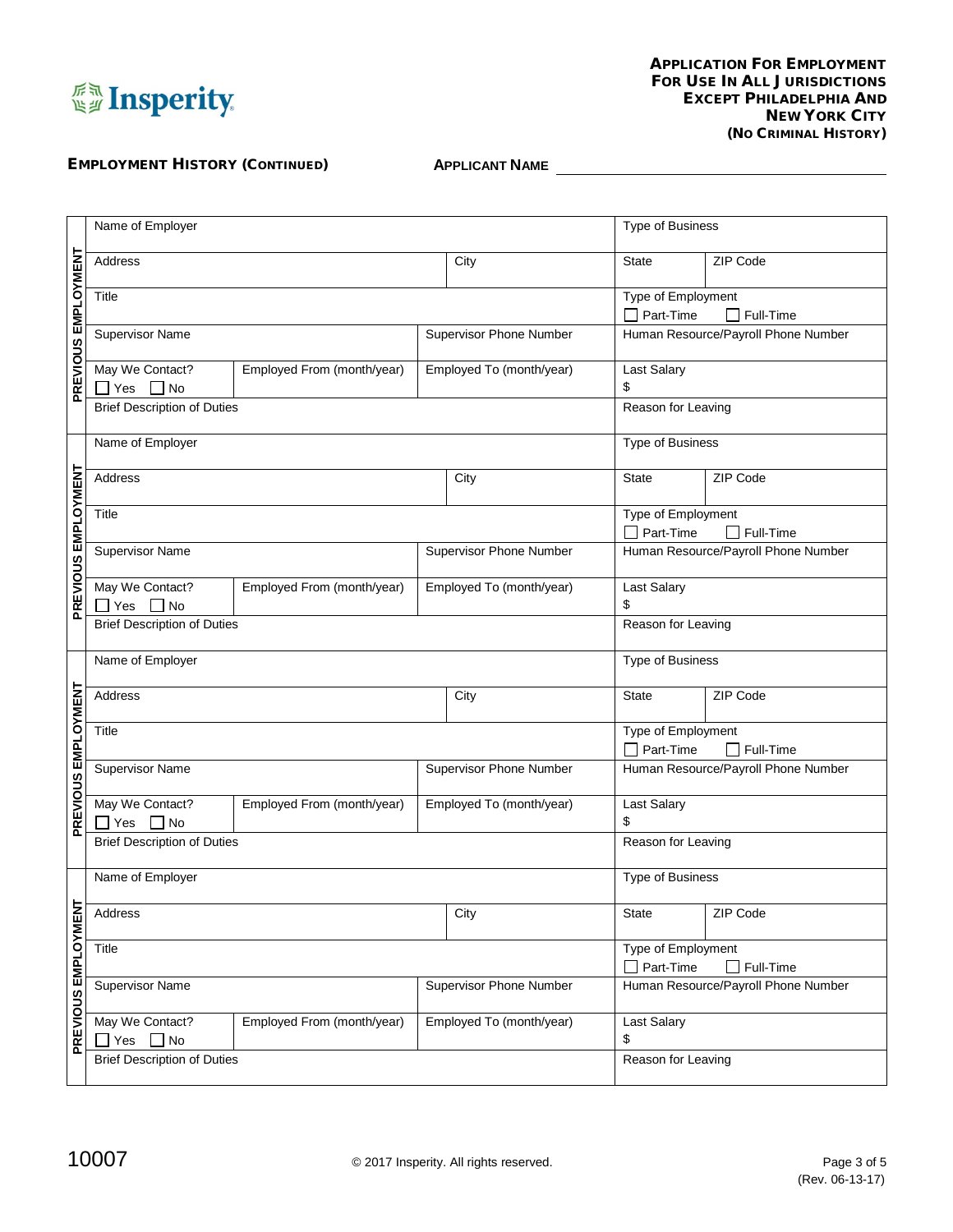

### EMPLOYMENT HISTORY (CONTINUED) **APPLICANT NAME**

BUSINESS REFERENCES (List three individuals, in addition to listed employment references, known to you for at least three years.)

| <b>Name</b> | <b>Occupation/Association</b> | <b>Telephone</b> | <b>Email Address</b> |
|-------------|-------------------------------|------------------|----------------------|
| . .         |                               |                  |                      |
| <u>.</u>    |                               |                  |                      |
| J.          |                               |                  |                      |

Please include any other information you think would be helpful to us in considering you for employment, such as additional work experience, articles/books published, activities, honors received, etc. You may omit all information that would indicate age, sex, sexual orientation, race, religion, color, national origin or disability or any other protected class.